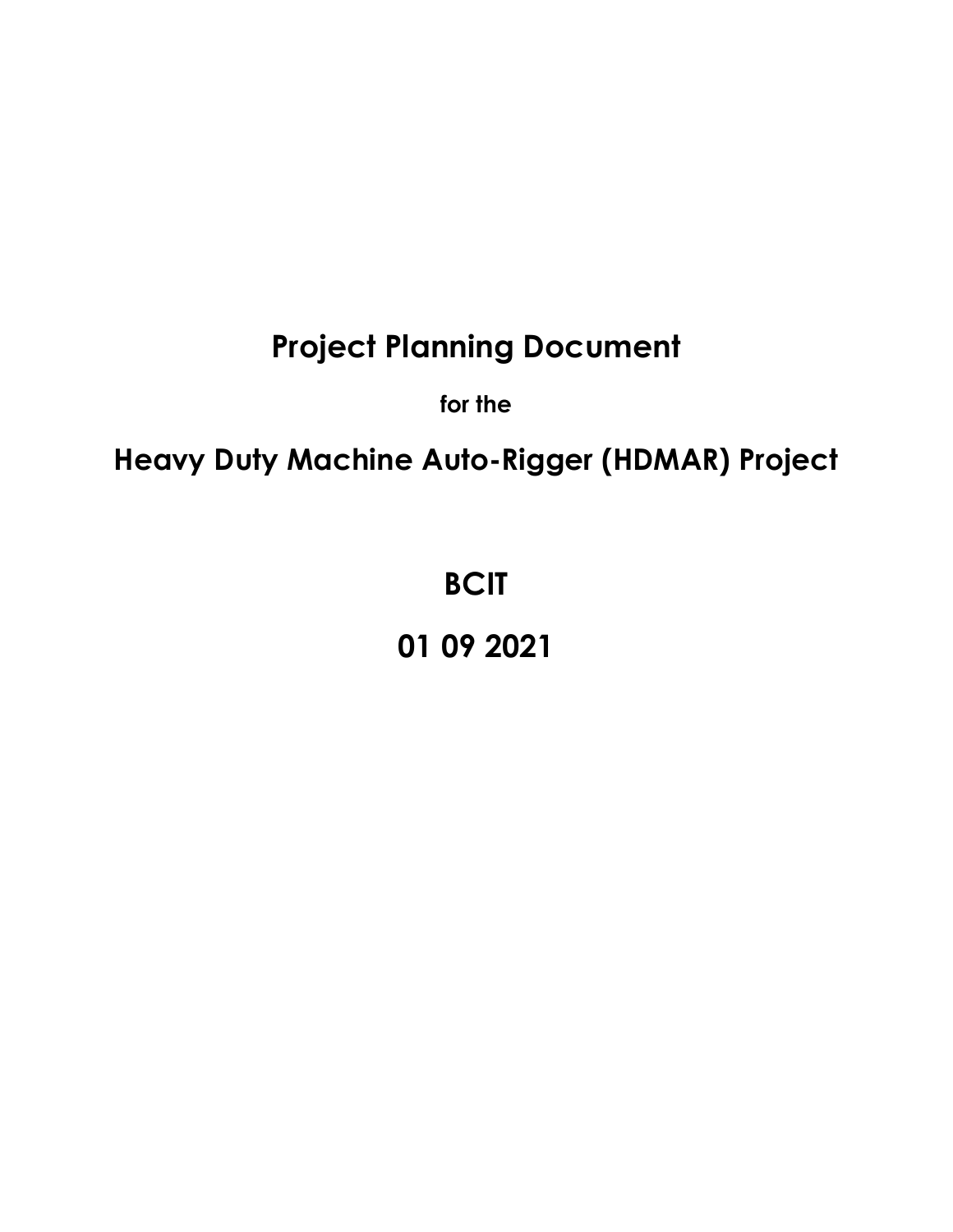# **Contents**

**[Contents](#page-0-0)** 

**[Executive Summary](#page-2-0)** 

**[Overview](#page-2-1)** 

**[Technical Summary](#page-2-2)** 

[Project Scope](#page-5-0)

[Out-of-Scope](#page-5-1)

**[Equipment](#page-6-0)** 

**[Hardware](#page-6-1)** 

**[Software](#page-7-0)** 

**[Evaluation](#page-8-0)** 

[Target Platform \(Maya\)](#page-8-1)

[Unreal Engine](#page-8-2)

**[Scheduling](#page-8-3)** 

[Development Plan](#page-8-4)

**[Milestones](#page-9-0)** 

[Updates and Maintenance](#page-11-0)

[Work Environment](#page-12-0)

[File Formats & Naming Conventions](#page-12-1)

[Art](#page-13-0)

**[Setting](#page-13-1)** 

**[Minimum Viable Product](#page-14-0)** 

 $U$ </u>

[Mockup Design](#page-14-2)

**Development Team:** Tyler Millossi, Windy Wen and Rodolfo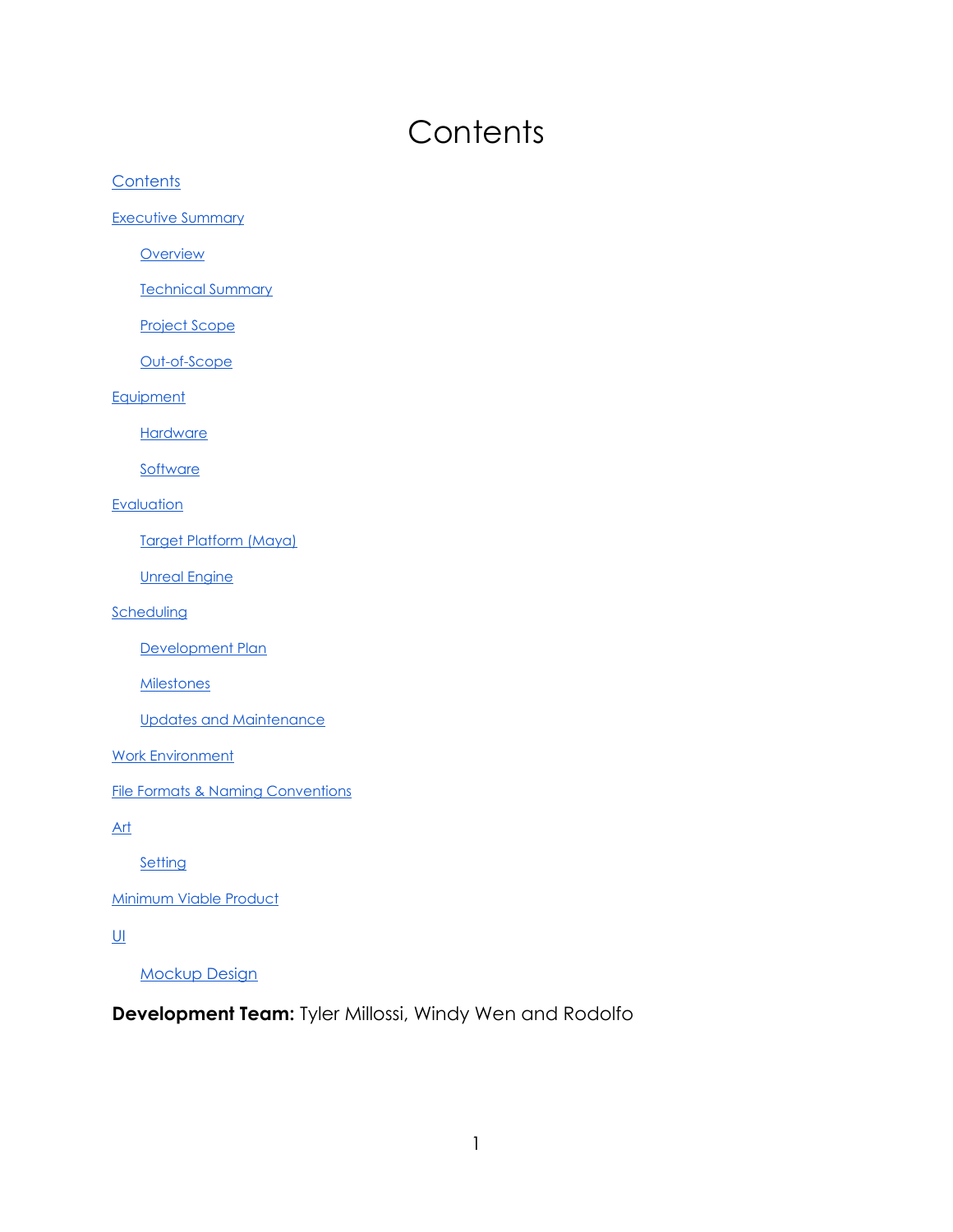# <span id="page-2-0"></span>Executive Summary

**Title: Heavy Duty Machine Auto-Rigger**

**Platform: Windows (possibly Mac and Linux)**

**Target: Non-Technical Artist, Students**

**Release date: April 16, 2021**

#### <span id="page-2-1"></span>**Publisher: BCIT**

#### Overview

This is a collection of rigging scripts that have a focus on heavy duty machines. With these scripts the user can take a heavy duty vehicle (excavator) and create an auto-rig for the purpose of animation. We will demonstrate the effectiveness of the rigging script by showcasing a final animation of the heavy duty vehicle in a VFX video. Our Video will include excavators playing poker animations.

### <span id="page-2-2"></span>Technical Summary

Heavy Duty Machine Auto-Rigger will be developed in approximately thirteen weeks with three expert technical artists using Maya. A 3D Model of an Excavator has been provided with textures for the purpose of this project. This project has no revenue plan and is for educational use. There are no monetary resources required.

The tool will be able to be installed by the user with drag and drop functionality in the Maya viewport. After the user has done so, they will have access to a toolbar shelf with tools inside. These will be basic scripts that will simply call the functionality from the scripts folder where the tools have been installed. These buttons will have icons that correspond to a function (main functionalities listed below and a UI interface).

The scripts will contain classes that are modular so as they can be used in many ways. Therefore, a lot of variables will not be hard coded. For example, there will be use of placeholders which can be used for allowing the user to pinpoint where the pivot should exist for joints and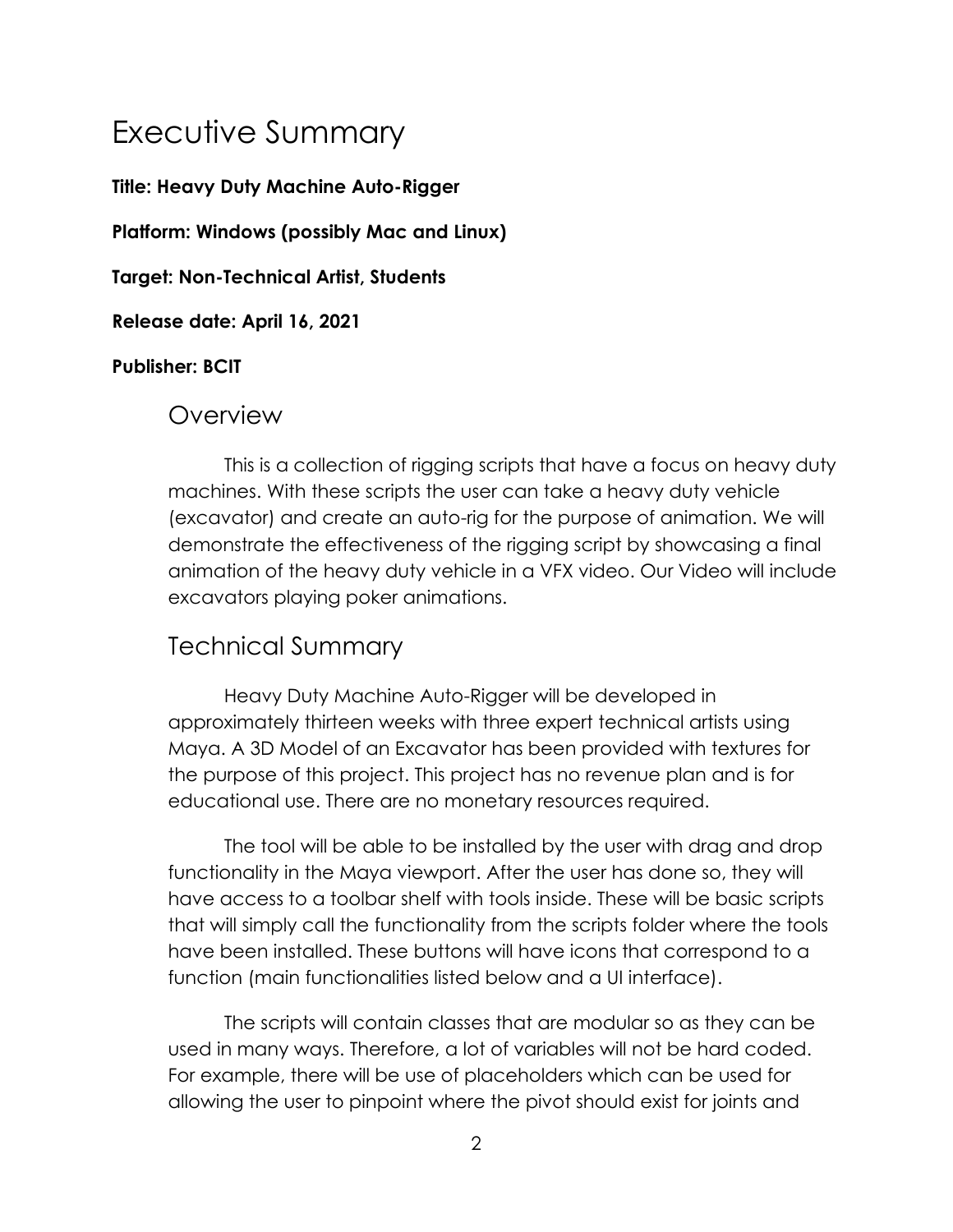subsequent animation controls. Since there are a lot of similarities between these controls such as setting and getting their location, they will all be derived from a parent class and developed upon.

The main functionality will be broken down into:

- · creating a root controller with a COG (compatible with any rig where there is a root control used to position rigs)
- $\cdot$  creating arm controls (like a human arm but specific to the form of the excavator)
- $\cdot$  creating auxiliary controls (these are nice for getting a door to open, steering wheel to spin and more)
- $\cdot$  creating track controls (these controls will be rotating the overall track and the wheel components involved).

Once all these main functionalities are implemented, we will have our minimum viable product for our code.

I will now describe how this will be achieved:

#### **Template**

With the UI selected from the tool shelf, the generated main UI will contain a list of possible models that have all the functionality prepared for the user (Select Template (enum)). There will be the excavator(enum), and this is in the UI for the purpose of streamlining the process as well as adding functionality beyond the scope of this project for continued development. With the excavator enum selected, a description and an option to create a proxy rig will be visible. The Proxy Rig for the excavator includes the three main functions (root controller with COG, arm controls, track controls). The process of creating the proxy will have the steps that are required from the main functions but eliminate the need for the user to find them.

#### **Root controller with COG**

The root controller with COG options will be in the subsequent tab and labeled "Master". This will also be accessed with the proxy rig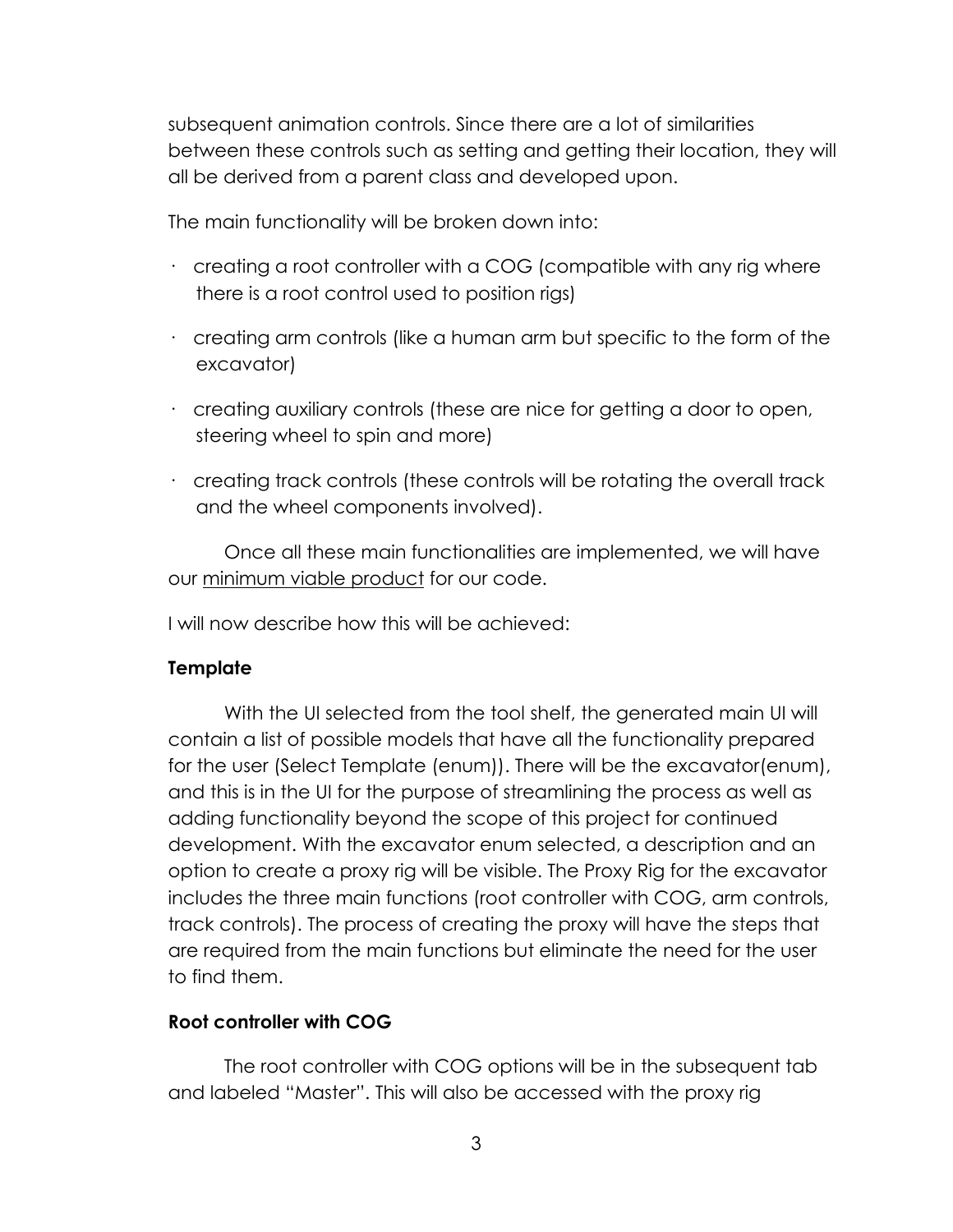mentioned above. The Root will require the user to specify what geo will be included in the rigging process (text field with a button(add selected)). A joint placeholder will be provided and the user can move it to the pivot of the excavator cab (COG) and assign the geo. These will be FK controls.

#### **Auxiliary controllers for slewer, door and steering**

The controls for the single pivot components on a given rig can be accounted for with our "Body" tab. This will take into account some models may not have or require such controls but have them available should the need arise. The user will need to add the geo (text field with a button (add selected)) and set the pivot for each auxiliary control. These controls will be FK.

#### **Hook control**

The arm that is used to move debris will require the user to set up the pivots (using placeholders) and geo. Once the user has completed this for the Bucket, arm and boom the script will provide functionality to use both IK and FK control options.

#### **Track controls**

The Track will be controlled either in part or in whole based on user setting. They can add the geo for each rolling component in the legs with a pivot. This will give them controls to animate them all together or separately. There will be an option to use a track that is provided to create the tread or to use the tread that the model has. There will be an issue with our model as it does not have the tread that can be animated easily. So the option to use a provided tread will be the only option we could test on this model. We may decide to use a texture UV position later for this situation on the tread. The animation control for the tread will contain various attributes that give the user options to rotate the treads based on the movement of the main control or the individual leg movement or the individual components of the leg.

The rig will need to be animated by a person using the controls generated. The movement of the excavator will be done by a person of our team for the purpose of the demonstration video.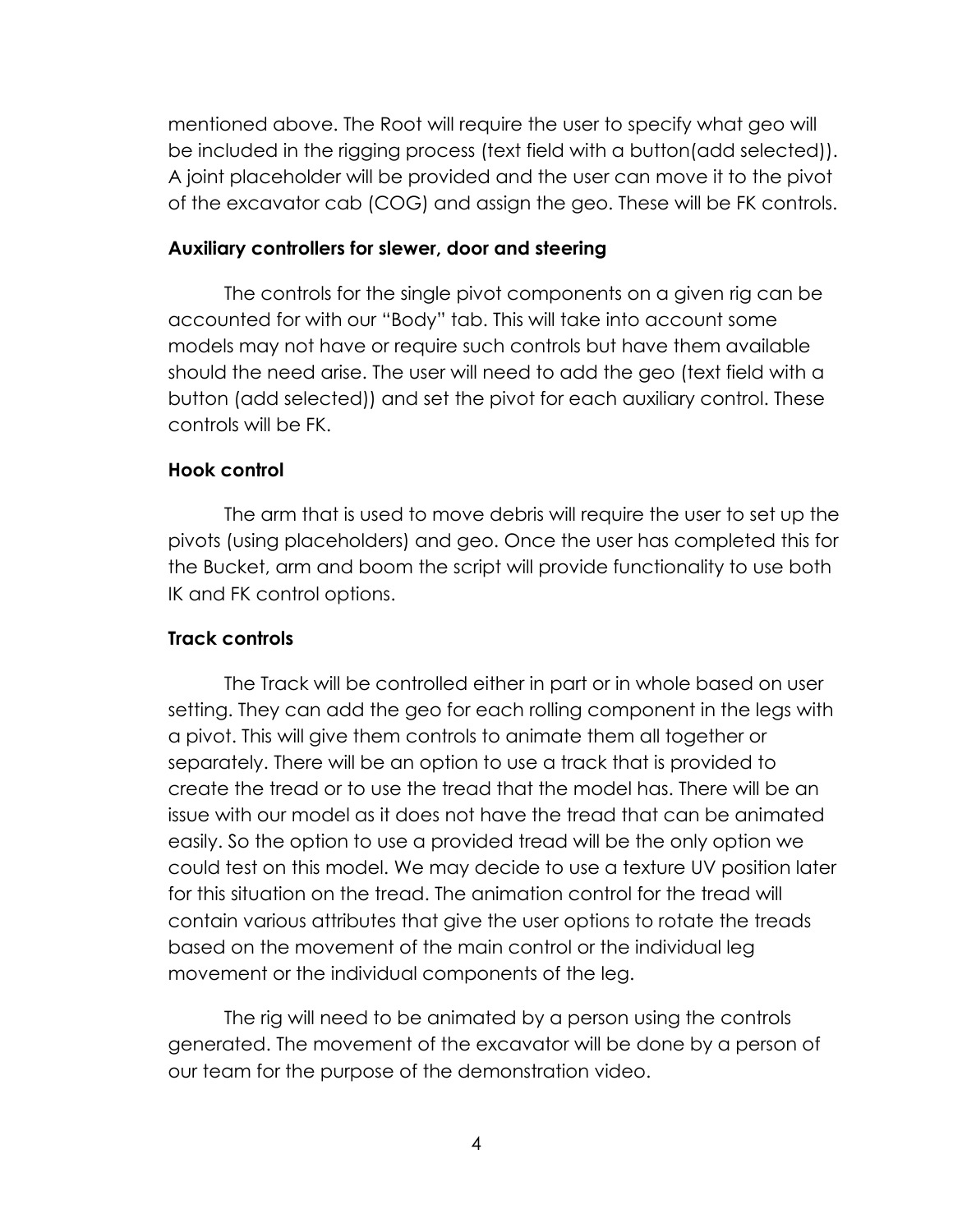The video demonstration will be a poker game between heavy Duty Machines. They will be scaled to the size of a bottle and pick up and throw chips. We will take our animated model of an excavator into Unreal to create a video. There will be texturing done in Substance Designer for the poker table. There will be destruction effects in Houdini and simulation for the chips.

- Toy excavator playing poker with other excavators
- There's a big mountain of poker chips
- Each toy excavator has the cards learning on their scoop
- The excavators tap the table -They all push their scoop forward revealing their cards
- Camera above rotates from the top and then it zooms in to the winning excavator, which spins in excitement and raises it arm
- It then starts moving into the pile of chips, climbing it up -It stretches its arm and claws into the pile of chips, pulling some and going back
- The other tractors can be seen shaking their upper bodies in disappointment

### <span id="page-5-0"></span>Project Scope

The scripts will be developed for Windows (possibly Mac and Linux). The scripts will be Python script files specific to Maya. There will be a demonstration component in the form of a VFX video that will use a textured excavator model destroying blocks. When information on weekly requirements are provided by our instruction we will update our scope to reflect our desire to meet all new expectations given.

The minimum user requirements include:

- Computer
- Windows(possibly Mac and Linux)
- Autodesk Maya 2017 or greater

### <span id="page-5-1"></span>Out-of-Scope

These scripts are not intended for the purpose of creating rigs in programs other than Maya. Although these scripts are intended for use in Maya, they are not concerned with creating the models they are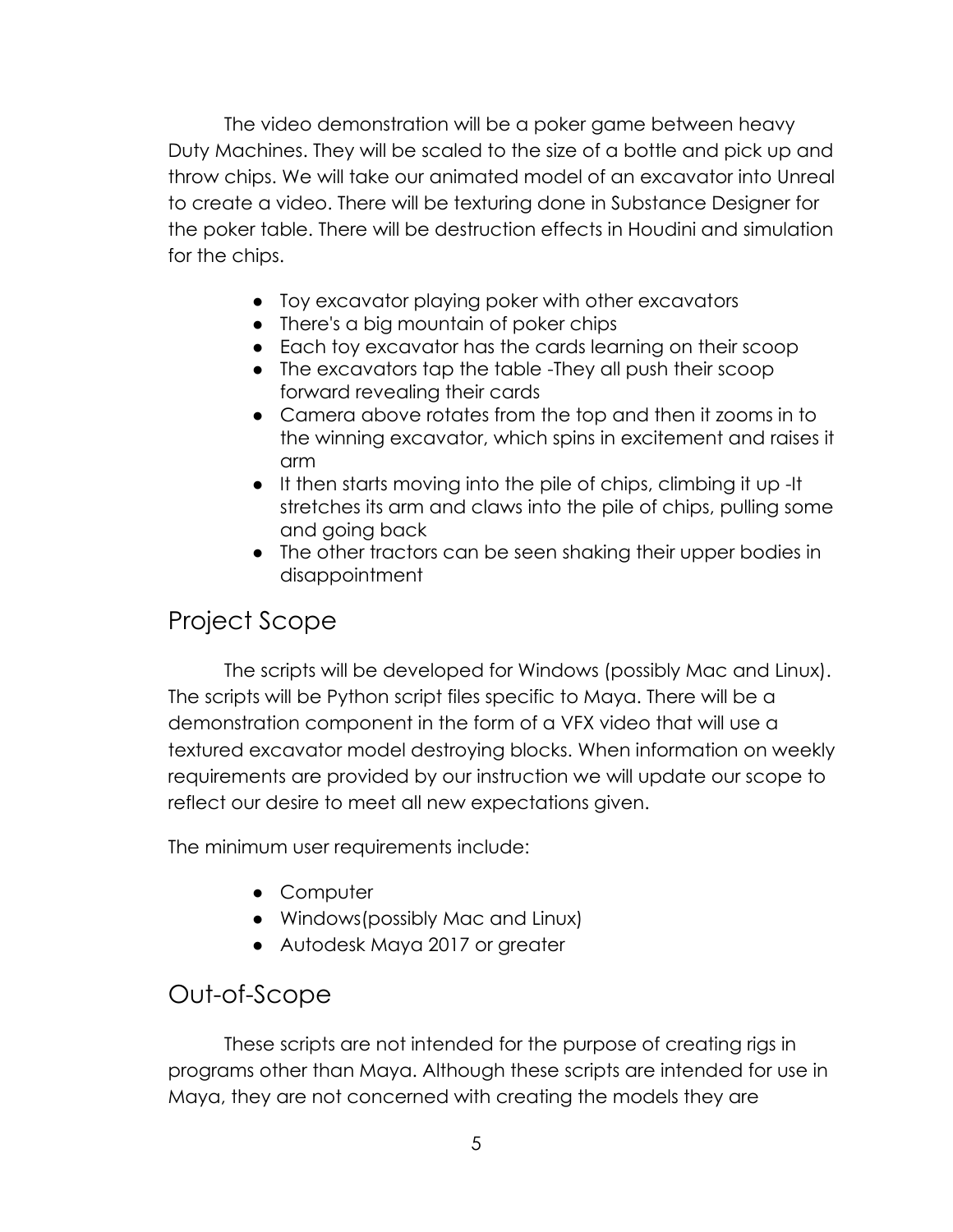intended for or any associated asset to the model other than the control rig. Additionally, as the scripts focus on rigging an excavator, they have limited application, if any at all, to other forms. If used to rig an excavator there are requirements to how the geo must be separated and organized.

Further, there is limited information on what will be expected week to week by the courses instructors. Limitations therefore need to be added regarding all the additional content that becomes required by our instructors.

# <span id="page-6-1"></span><span id="page-6-0"></span>Equipment

### Hardware

Each team member will be responsible for their own hardware. It is expected that each team member will use a personal computer capable of any task within the scope of this project. The following table details each team member's equipment.

| <b>Product</b>                                                                          | <b>Description</b>                                    | Cost | <b>Quantity</b> | <b>Total</b><br>(CDN) |
|-----------------------------------------------------------------------------------------|-------------------------------------------------------|------|-----------------|-----------------------|
| PC (64bit intel i9-<br>10980XE, 2 x NVidia<br><b>RTX 2080 SUPER,</b><br>64Gig DDR4 Ram) | <b>Tylers previously</b><br>owned working<br>computer | \$0  |                 | \$0                   |
| <b>PC (64bit Intel i5 -</b><br>8600k, Nvidia GTX<br>1080, 16gb ddr4)                    | Rodolfo's power<br>station™                           | \$0  | 1               | \$0                   |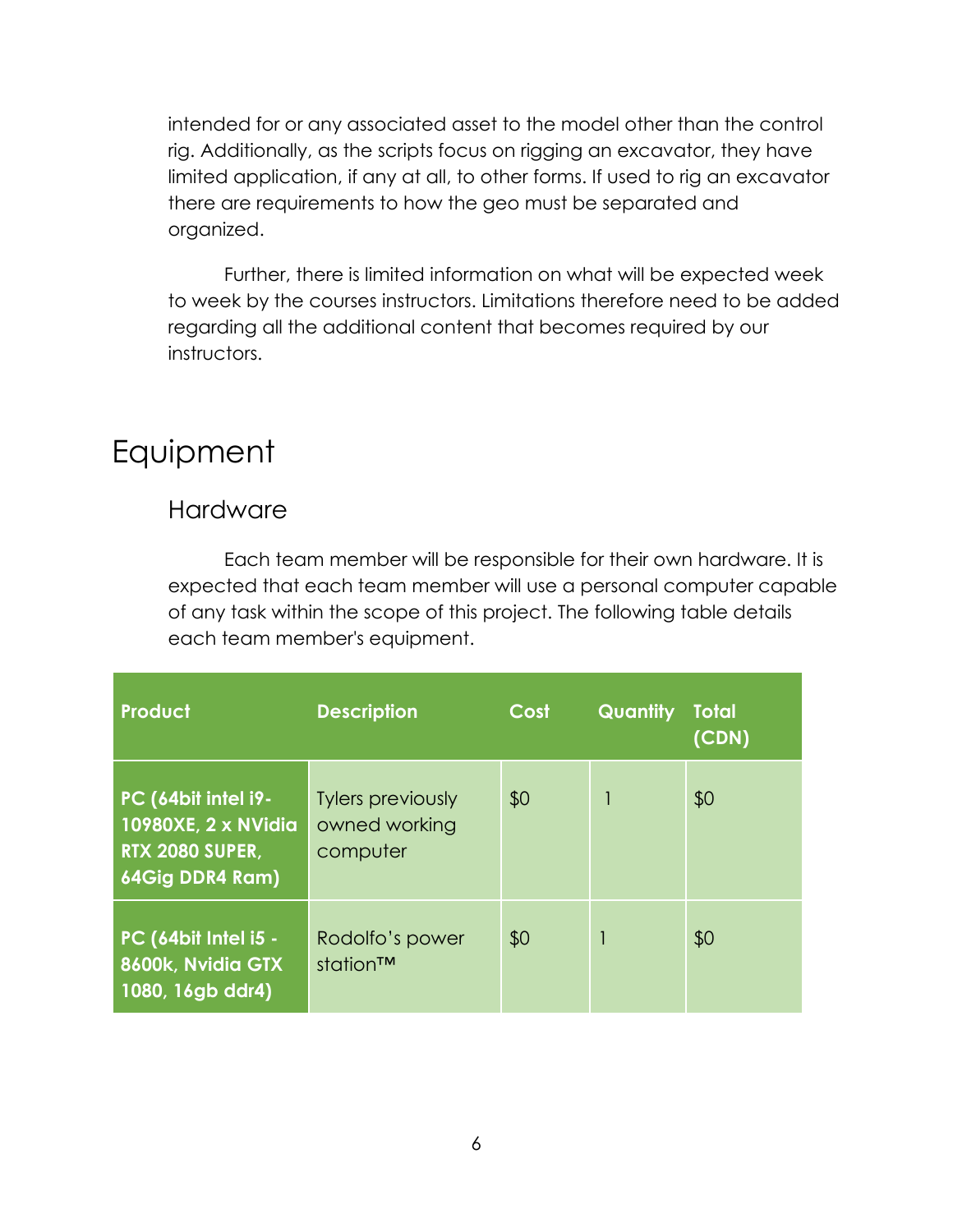| Laptop (i5-8300h,<br><b>GTX 1060, 8Gig</b><br>DDR4) | Windy's laptop | \$0 |              | \$0 |
|-----------------------------------------------------|----------------|-----|--------------|-----|
|                                                     |                |     | <b>TOTAL</b> | \$0 |

### <span id="page-7-0"></span>Software

This project is committed to readability of the code. So each member of the team is required to have the same software. The following table is a breakdown of the software utilized for this project.

| Product                                                   | <b>Task</b>                                | Cost | Quantity | <b>Total</b> |
|-----------------------------------------------------------|--------------------------------------------|------|----------|--------------|
| <b>Autodesk</b><br>Maya<br>2020(Student<br>License)       | Content<br>Creation                        | \$0  | 3        | \$0          |
| <b>Charcoal</b><br><b>Editor</b> (Free<br><b>Version)</b> | (IDE) Interactive<br>design<br>environment | \$0  | 3        | \$0          |
| <b>Unreal Engine</b>                                      | Demo                                       | \$0  | 3        | \$0          |
| <b>Houdini</b>                                            | Destruction<br><b>Effects</b>              | \$0  | 3        | \$0          |
| <b>Google Docs</b>                                        | Project<br>Management                      | \$0  | 3        | \$0          |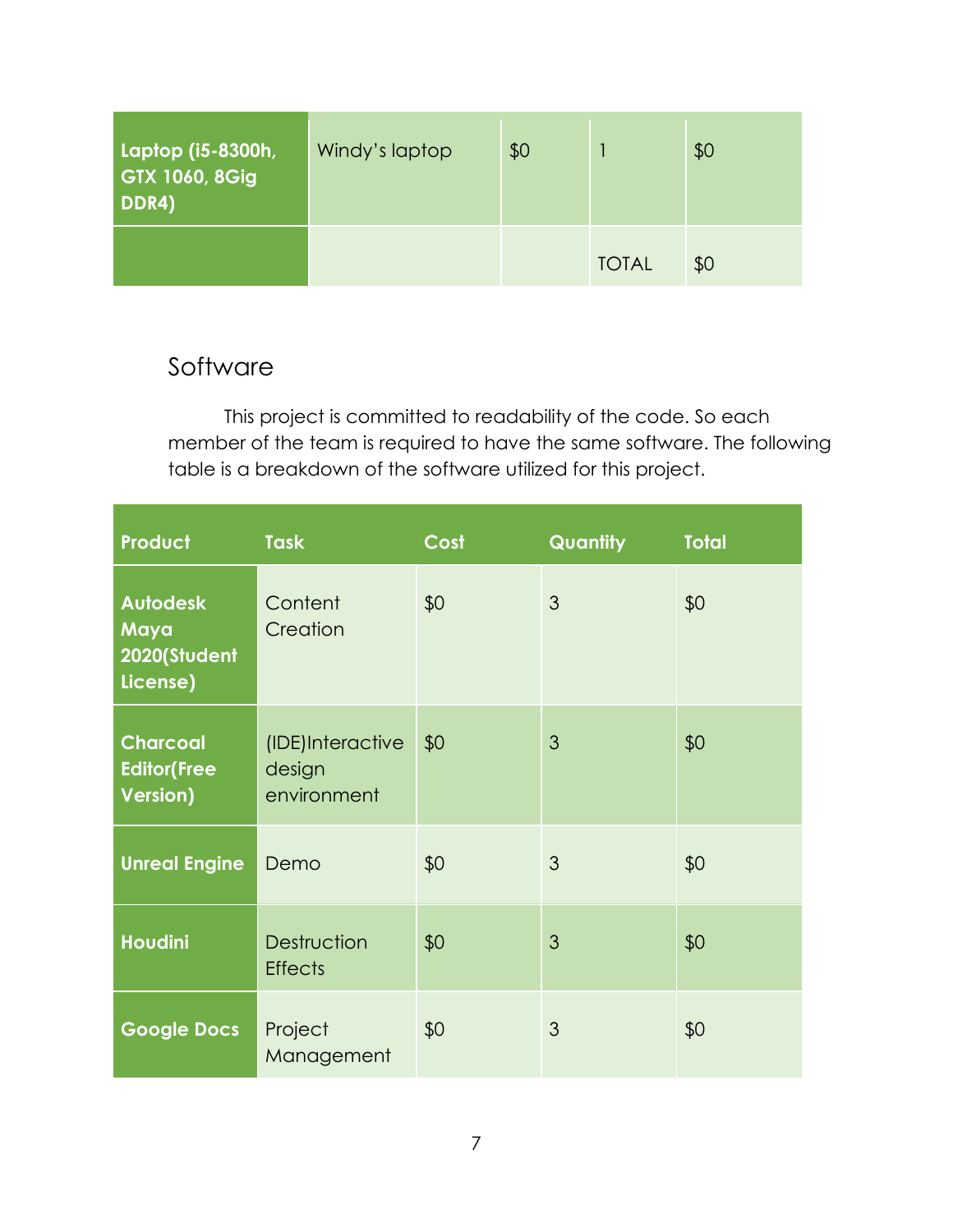| <b>Discord</b>   | Project<br>Management | \$0 | 3            | \$0 |
|------------------|-----------------------|-----|--------------|-----|
| gitHub           | <b>Source Control</b> | \$0 | 3            | \$0 |
| <b>Substance</b> | <b>Shaders</b>        | \$0 | 3            | \$0 |
|                  |                       |     | <b>TOTAL</b> | \$0 |

## <span id="page-8-1"></span><span id="page-8-0"></span>Evaluation

### Target Platform (Maya)

Maya is the industry standard and more than capable of handling anything we throw at it. Maya is capable of python scripting which is what all the generated code will be. Maya is a common digital content creation software available to students and artists in 3D, who may benefit from these scripts.

### <span id="page-8-2"></span>Unreal Engine

Unreal is becoming increasingly popular among visual effects and film studios alike. The software provides real-time rendering, which facilitates efficiency. Unreal will be used for showcasing the fully functional rig. Unreal has many included assets that some of which will be used with the intention of making the demo aesthetically pleasing.

## <span id="page-8-4"></span><span id="page-8-3"></span>Scheduling

### Development Plan

The Development plan is partly guided by the instructors at BCIT. We will complete the scripts together all at the beginning and work together for the video presentation. As time progresses we identify our strengths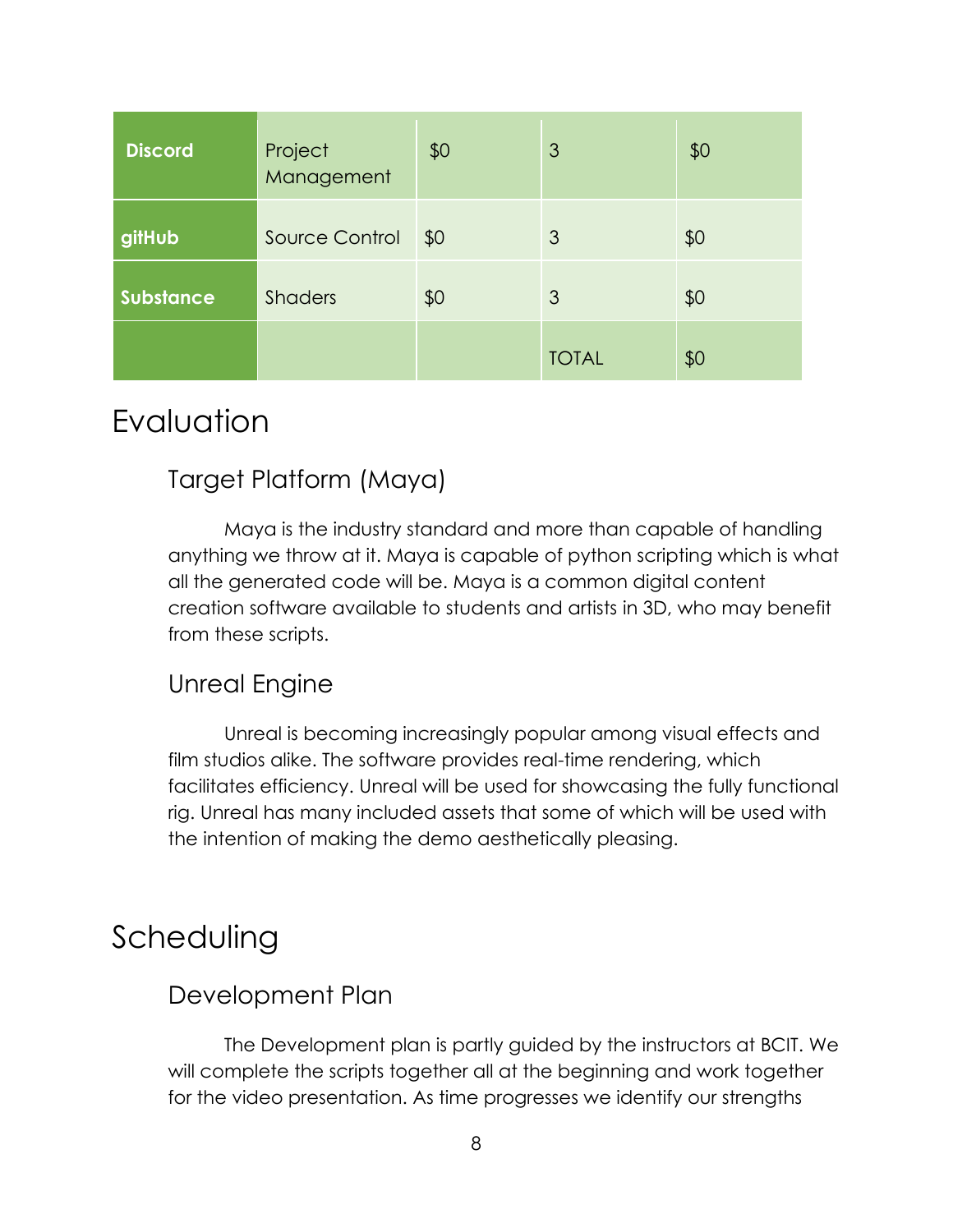and weaknesses to bring together the best deliverables. That said, Windy is amazing at Design for the UI, Icons, controls and more. We have decided to make Windy in charge of all artistic direction. Rodolfo and Tyler Have great ability in the software packages and will simply do what is required by the artistic direction. We Have made a gantt Chart that reflects the tasks we all feel are our strengths or are within a specific discipline we can overcome.

<span id="page-9-0"></span>Milestones

| <b>January 9, 2021</b>  | <b>Created the Project Planning</b><br>Document  |
|-------------------------|--------------------------------------------------|
| <b>January 12, 2021</b> | UI / Rigging / Scripting References<br>Collected |
| <b>January 14, 2021</b> | <b>UI Concept Designs</b>                        |
|                         | Prepared 3D Model                                |
| <b>January 15, 2021</b> | 5500 - Submission 1                              |
| <b>January 19, 2021</b> | Source Control                                   |
|                         | Skeleton Setup                                   |
|                         | Controls Setup                                   |
| <b>January 22, 2021</b> | UI script                                        |

**(Date) (Due dates/timeline)**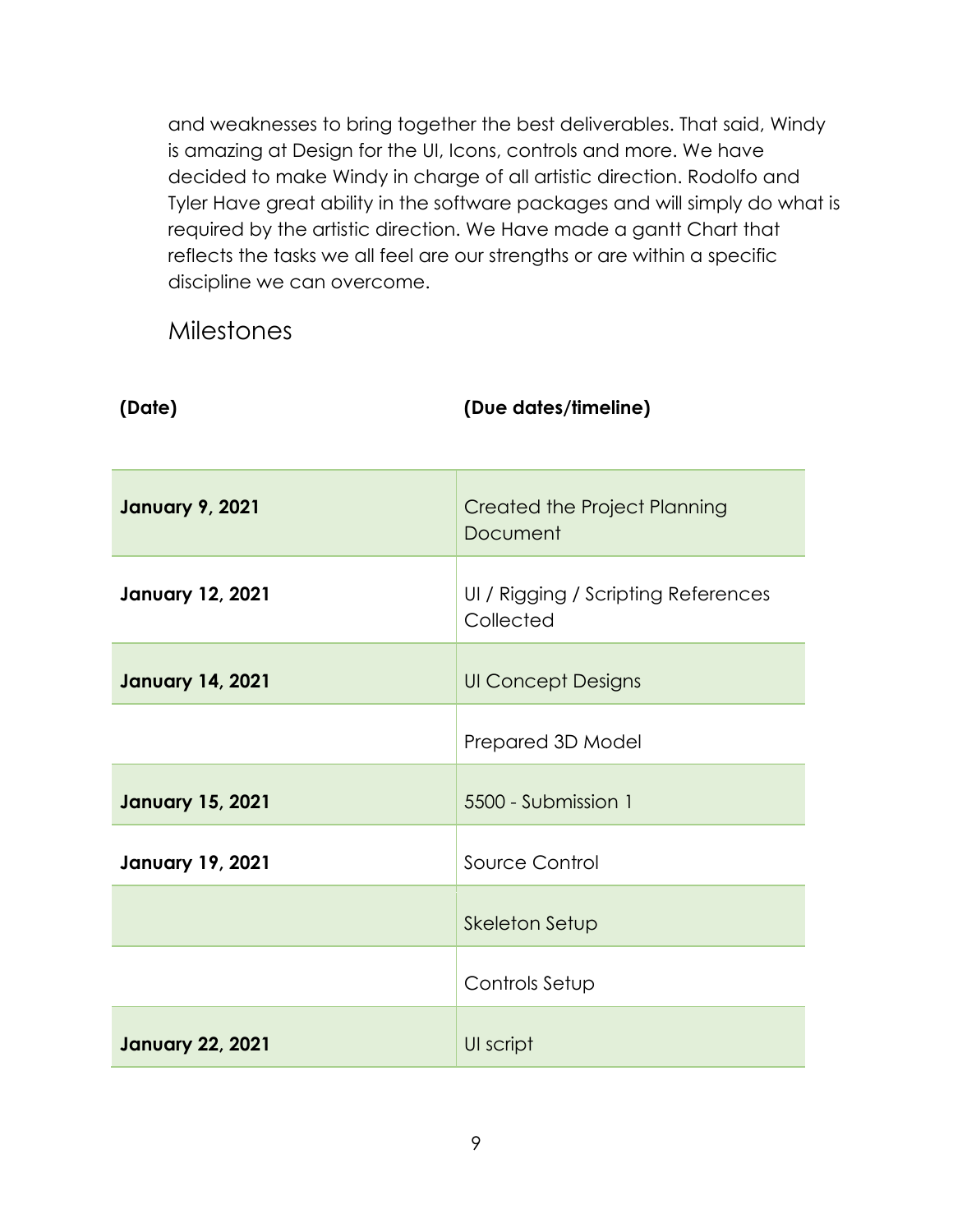| <b>January 23, 2021</b>        | <b>Template Code</b>                                                                                     |
|--------------------------------|----------------------------------------------------------------------------------------------------------|
| January 23, 2021 (8am, group)  | 6700 - Presentation                                                                                      |
| <b>January 22, 2021</b>        | Gantt Chart                                                                                              |
| <b>January 22, 2021</b>        | <b>Project Charter</b>                                                                                   |
| January 24, 2021 (midnight)    | 6700 - Project Documentation                                                                             |
| <b>January 29, 2021</b>        | Door Script Complete                                                                                     |
| January 31, 2021 (midnight)    | 6700 - Project Update                                                                                    |
| <b>February 5, 2021</b>        | <b>Scripting Functions Complete</b>                                                                      |
| February 7, 2021 (midnight)    | 6700 - Project Update                                                                                    |
| <b>February 12, 2021</b>       | UI Integration                                                                                           |
| February 14, 2021 (midnight)   | 6700 - Project Update                                                                                    |
| February 21, 2021 (midnight)   | 6700 - Project Update                                                                                    |
| <b>February 26, 2021</b>       | Model/Material Integration into<br>Unreal, Repository setup, Update<br>planning document and gantt chart |
| February 27, 2021 (8am, group) | 6700 - Presentation                                                                                      |
| <b>March 5, 2021</b>           | Environment start, rig in unreal, video<br>structure/cameras                                             |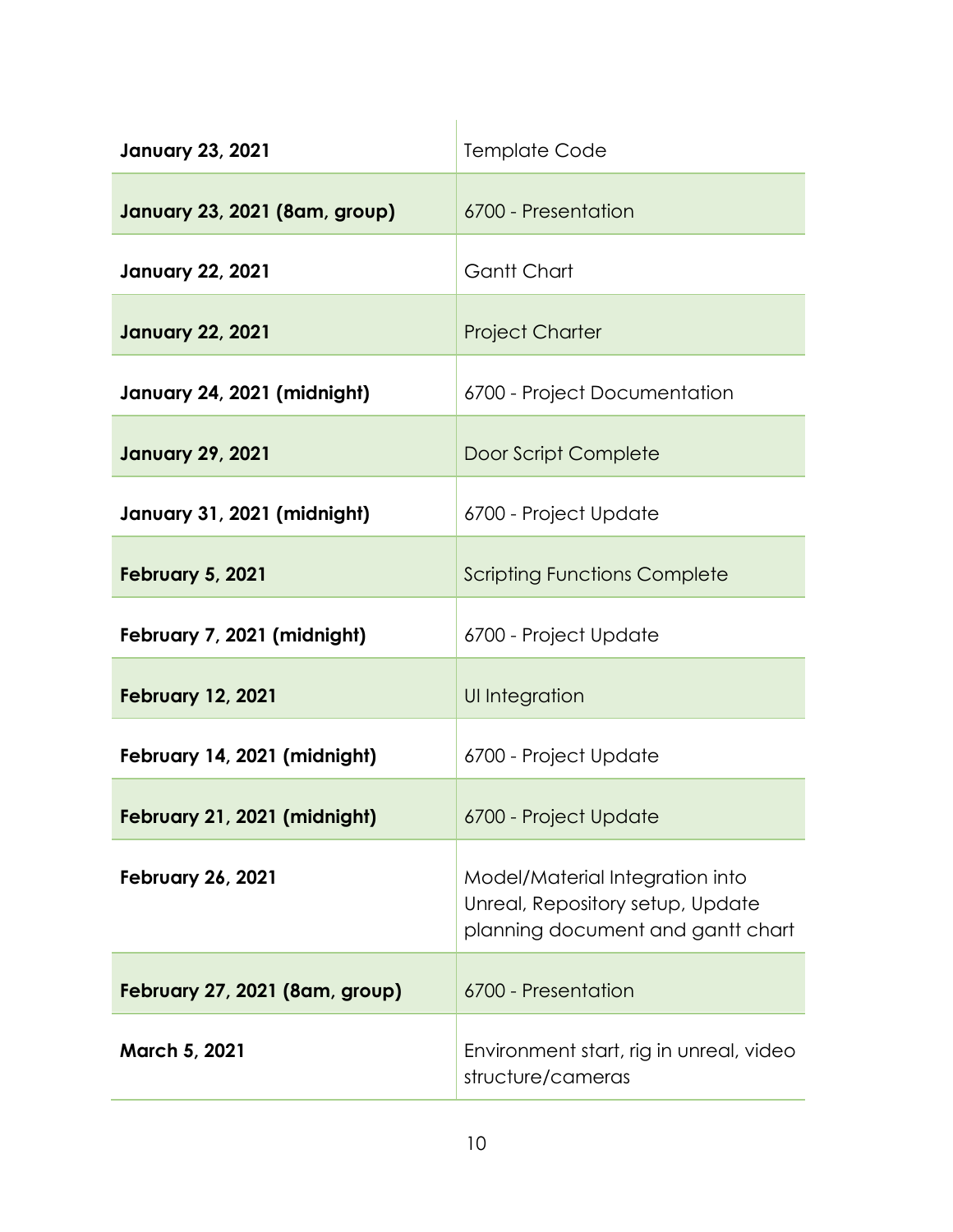| March 7, 2021 (midnight)         | 6700 - Project Update                                             |
|----------------------------------|-------------------------------------------------------------------|
| March 12, 2021                   | Environment, functional rig in unreal,<br>video structure/cameras |
| <b>March 14, 2021 (midnight)</b> | 6700 - Project Update                                             |
| March 19, 2021                   | Finnish unfinished business                                       |
| <b>March 21, 2021 (midnight)</b> | 6700 - Project Update                                             |
| <b>March 26, 2021</b>            | Relaxation and play                                               |
| <b>March 28, 2021 (midnight)</b> | 6700 - Project Update                                             |
| April 2, 2021                    | Fix Bugs, Simulation and rendering,<br>final camera work          |
| April 4, 2021 (midnight)         | 6700 - Project Update                                             |
| April 9, 2021                    | <b>Final Project Submitted</b>                                    |
| April 10, 2021 (8am, group)      | 6700 - Presentation                                               |

## <span id="page-11-0"></span>Updates and Maintenance

| (Month/Year)        | (Explain if your adding new     |
|---------------------|---------------------------------|
| (Name the specific) | specific object or updating the |
| object in the game) | specific object)                |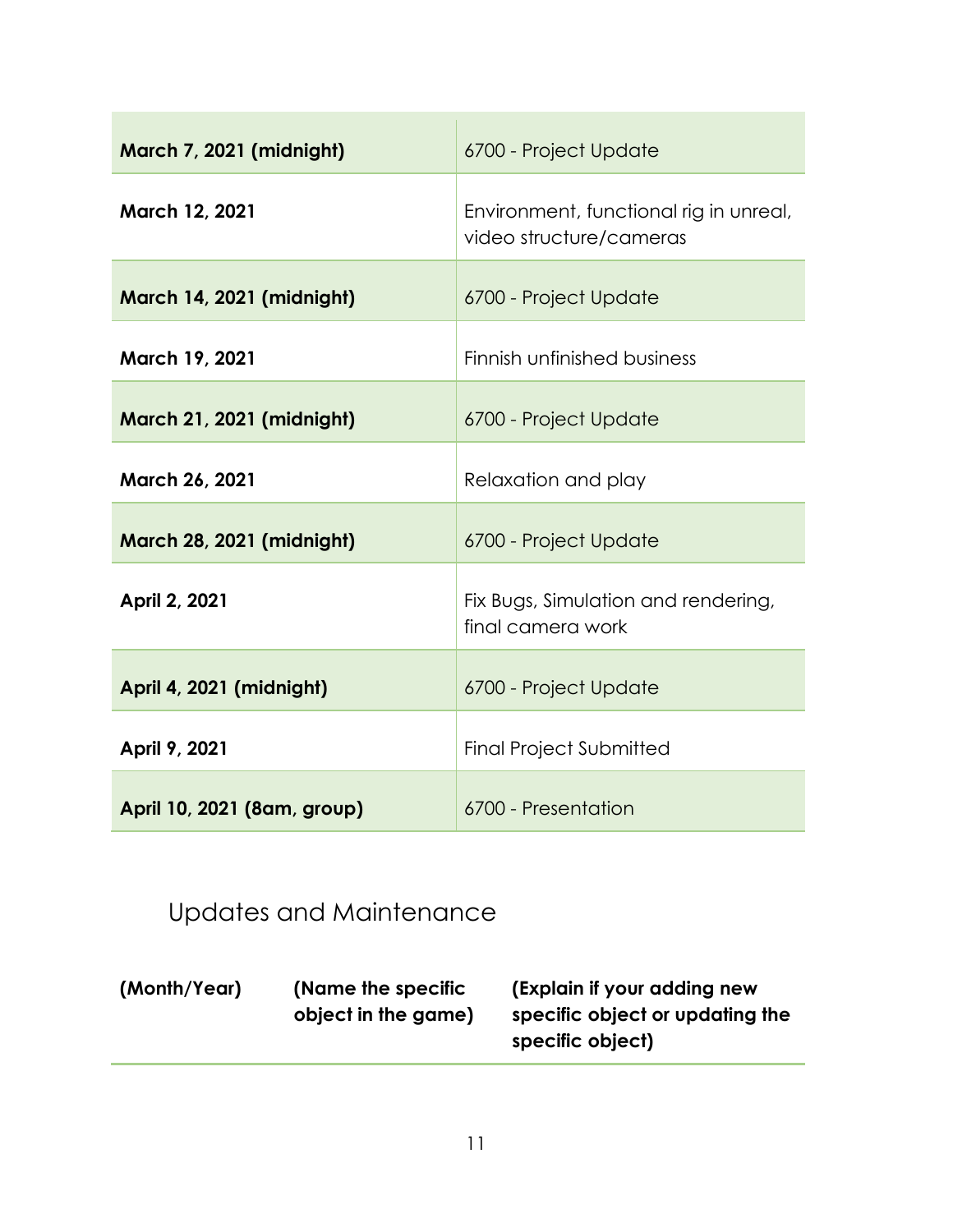| <b>TBD</b> | <b>TBD</b> | <b>TBD</b> |
|------------|------------|------------|
|            |            |            |

## <span id="page-12-0"></span>Work Environment

Our team is international and no two team members are in the same country. The team will work in Pacific Standard Time (PST)(GMT-8). Tyler is in Burnaby, BC, Canada (PST), Windy is in China (GMT+8), and Rodolfo is in Mexico (GMT-6).

We utilize several platforms to remain connected and operate efficiently. Primarily, we communicate through the Discord platform but meet over Zoom on a weekly basis. We also rely on Google Docs to update and share documentation as needed. For Source Control, we will use bitBucket.

## <span id="page-12-1"></span>File Formats & Naming Conventions

| <b>Asset Type Subtype</b> |                 | <b>Naming</b><br>Conventi<br><b>on</b> | Format | <b>File</b> Annotations                                                                                                                                                                                                                                  |
|---------------------------|-----------------|----------------------------------------|--------|----------------------------------------------------------------------------------------------------------------------------------------------------------------------------------------------------------------------------------------------------------|
| 3D asset                  | <b>Filename</b> | fileName                               | .ma    | suffixes<br>$material = \_mat$<br>$materialsG = matSG$<br>$groups = grp$<br>$geometry = qeo$<br>shapes = $shp$<br>joints $=$ $\frac{1}{2}$ jnt<br>$controls = ctr$<br>$text{text} = \text{text}$<br>orientConstraint = ortCt<br>parentConstraint = prtCt |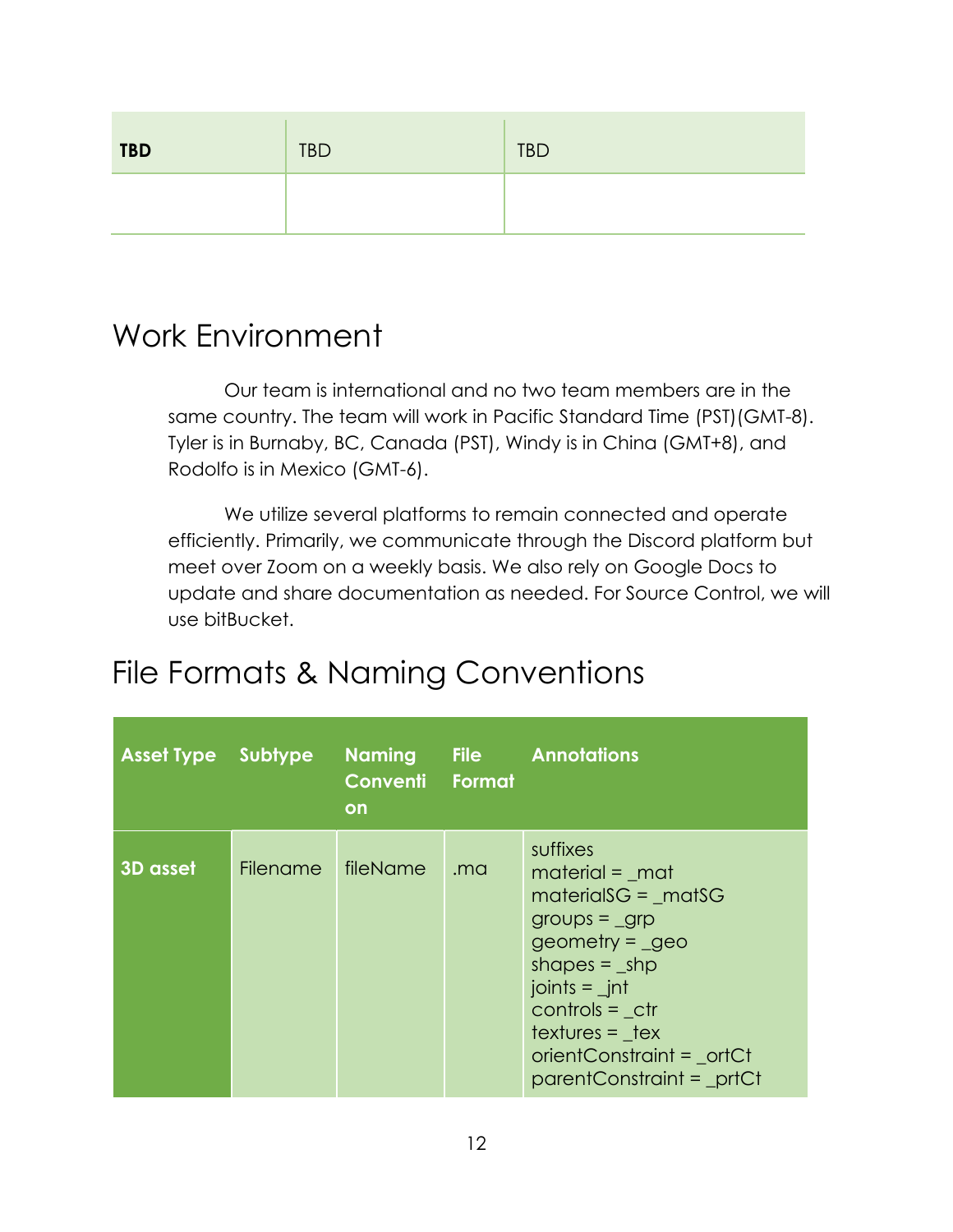|                               |          |          |         | $Effector = _eff$<br>$ik$ Handle = $_{ik}$ H |
|-------------------------------|----------|----------|---------|----------------------------------------------|
| <b>Animations</b><br>/exports | Filename | fileName | .fbx    |                                              |
| <b>Textures</b>               | N/A      | fileName | .tga    |                                              |
| <b>Scripts</b>                | Filename | fileName | .py     |                                              |
| <b>Materials</b>              | N/A      | fileName | $txt$ . |                                              |
| U                             | Filename | fileName | .py     |                                              |
| <b>UI icons</b>               | N/A      | fileName | .png    |                                              |
| <b>File Folders</b>           | N/A      | Filename |         |                                              |

## <span id="page-13-0"></span>Art

### <span id="page-13-1"></span>Setting

The theme of the logos and UI will be Maya. This means that we intend to keep the UI looking as if it could have been shipped with Maya. We do not intend on altering the aesthetic from the Maya default.